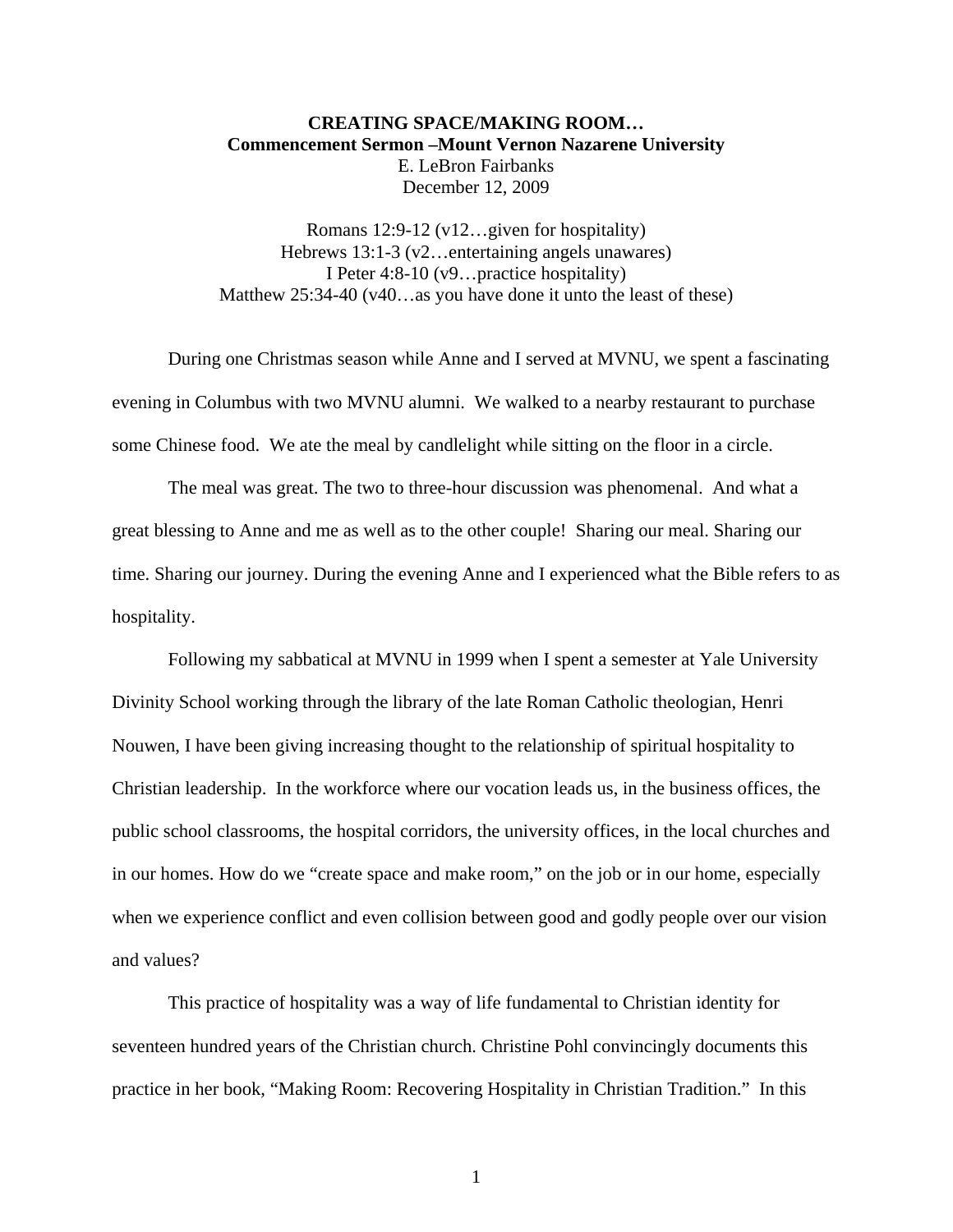2009 commencement service, I want to challenge you to embrace in your leadership responsibilities the rich concept of spiritual hospitality. It has the potential of transforming relationships with those individuals with whom you live and work.

Biblically and theologically, the term "hospitality" is not limited to receiving a stranger into our homes – although it surely includes this dimension. Fundamentally, it is a core attitude toward others, which can be expressed by a great variety of behaviors. Hospitality, biblically understood, challenges us to relate to others as if we were relating to Christ Himself.

"Hospitality" means primarily the "creation of free space" – making room, to use Pohl's words, in the midst of differences of thought or behaviors that may exist. With this perspective, the attitude of hospitality helps us "to make room or create space" for those with whom we live and work. The strange and the stranger can enter and become a friend. It is being to others with whom you live and work, a "living witness of the risen Christ."

The gift of Christian hospitality is the opportunity we provide for the colleague, coworker, guest, stranger, family member or friend to find his or her own way. It enables us to consider an alternative way of thinking from those who may be very different from us. This gift to others invites them to contribute insights derived from these unique gifts and abilities, even in the context of differences of thought and behavior. In practicing hospitality and being hospitable, as leaders, we often serve as "angels of God" without even knowing it. It is an art that more Christians need to cultivate.

Let me share with you two insights into this fascinating relationship between "spiritual hospitality" and Christian leadership.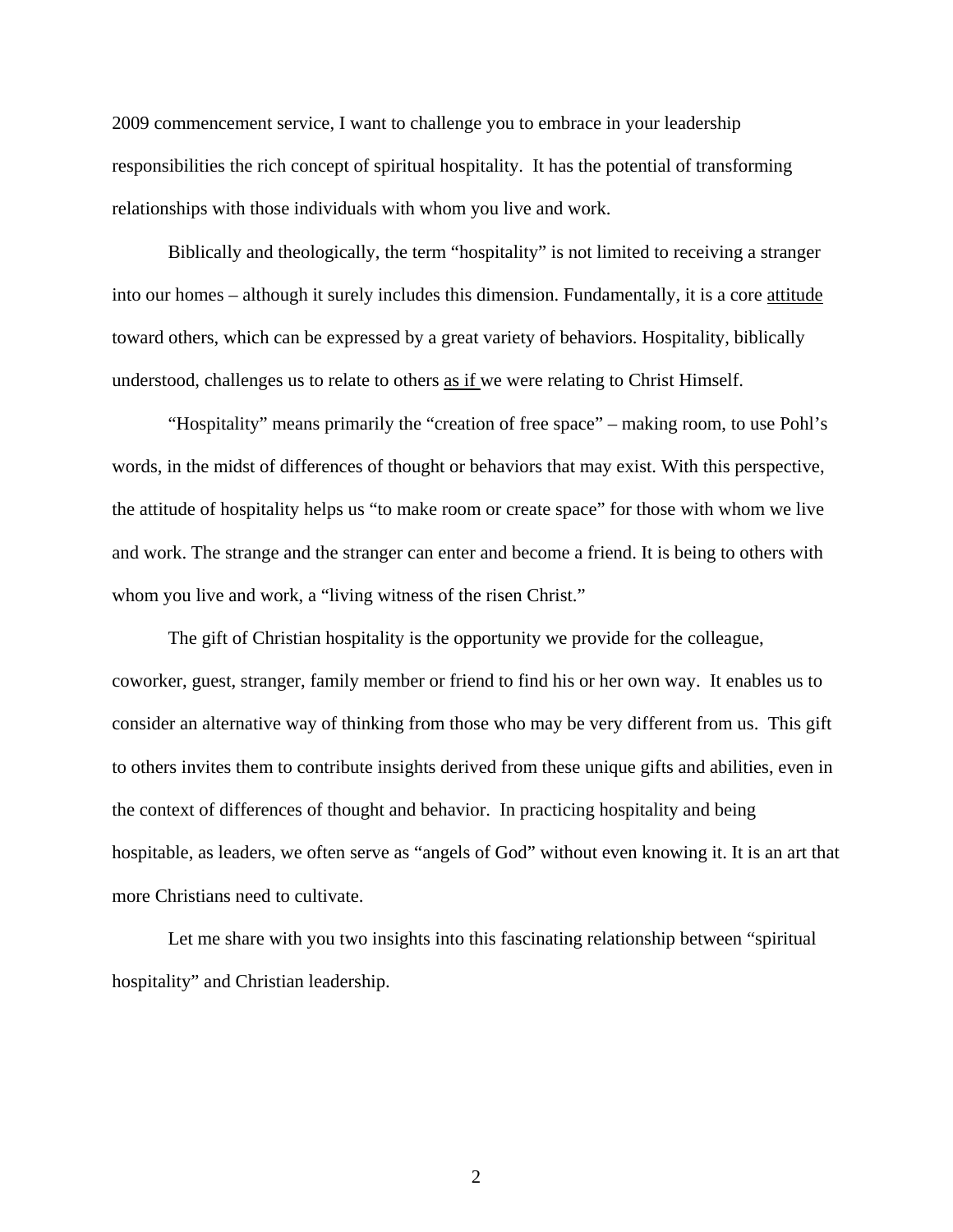I. First, the gift of "spiritual hospitality" is a "love gift" to Christ.

Colossians 3:17, 23-24 remind us that our service to others is service to the Lord Christ. In our efforts we can be hurt, misunderstood and rejected, or we can be appreciated, affirmed and accepted. The response, however, does not dictate our action. We serve others because He first loved us.

Let me share a very personal illustration. In late October of this year, I received a letter from an MVNU alumnus. After a warm greeting, he said, "I want you to know I appreciate the profound impact you had on my life while I was at MVNU. Entering as an atheist you were far and away one of the most interesting people I had the opportunity to hear in chapel…You believed more fully than I believed anything in my life every word you said, especially when it came to your love for the students of MVNU. You and your wife were so kind to me. I still remember fondly the meals my friends and I had with you and your wife in your home and the days you would sit among us in the dining commons for lunch. These are some of my fondest memories."

The alumnus goes on to talk about his family and his present work as a leader in a technology company. He then asked me a leadership question about "building up trust" in the people with whom you work.

The truth is that I do not remember this student. I do intensely remember wanting to "create space and make room" for the "strange and the strangers" within the student body. In so doing, I was not only serving students; I was serving Christ.

 "The mystery of spiritual hospitality is in how often our small tasks are translated by grace into God's great work." Service to others through "making room and creating space"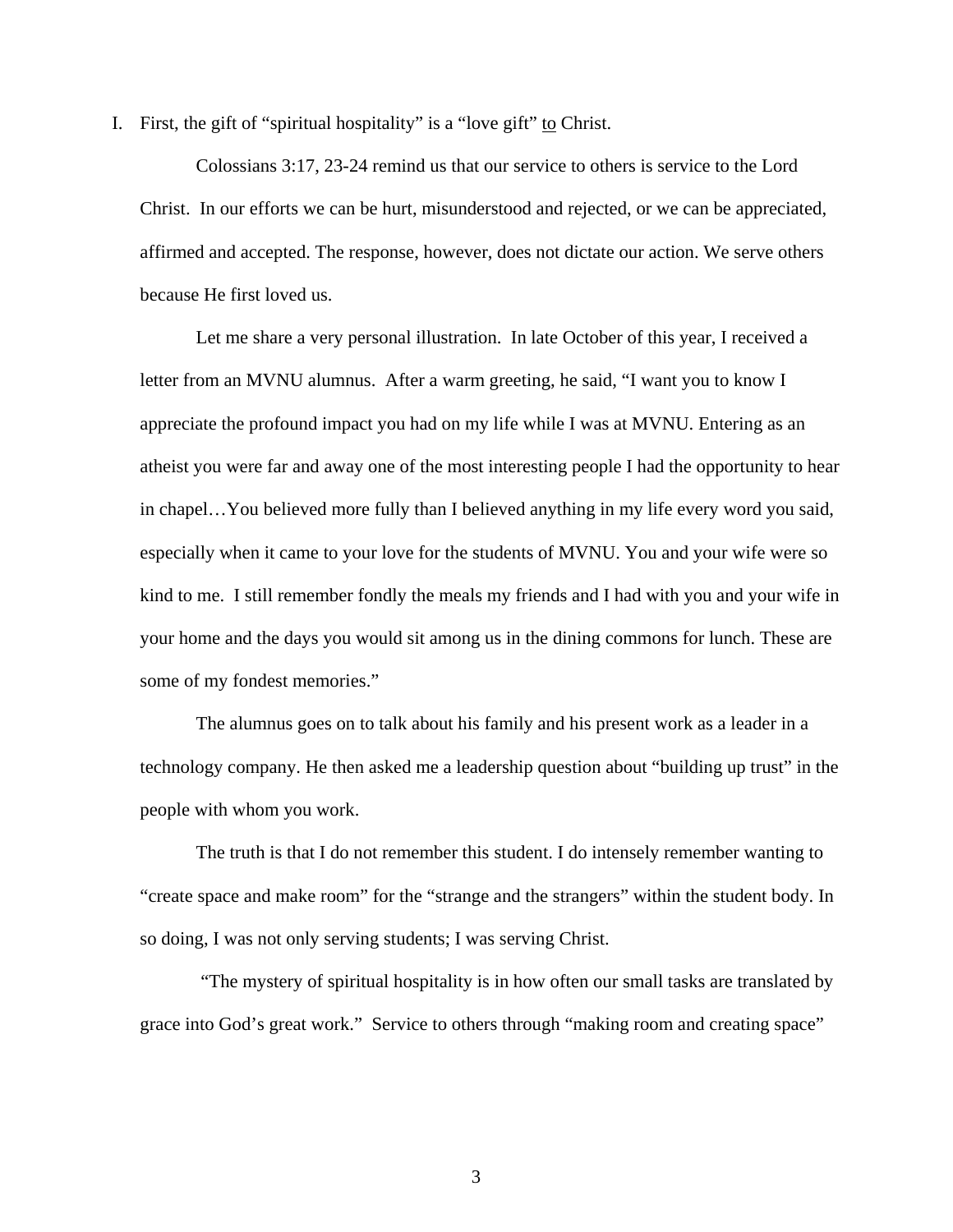is service to Christ.

Remember the concluding words from Matthew 25 read earlier in the service. The King will reply, "I tell you the truth, whatever you did for one of the least of these brothers of mine, you did for me."

 Our gifts of hospitality to others are not selective "spiritual gifts" given by God to only a few for use in the kingdom. Rather, our gifts of care and concern to others are practical expressions on the job and in the home of our love for Christ.

 For sure, a commitment to a leadership lifestyle of "spiritual hospitality" requires some tough answers to the question: How will my bias for spiritual hospitality impact the way I live, learn, work and lead? This is a huge leadership question. "Spiritual hospitality" in the real world in with we live and work takes time, patience and understanding.

Remember, in practicing spiritual hospitality, we serve Christ. Through "making room and creating space" for the strange and the strangers, the potential is created that they will grow and mature in Christ.

Again, the gift of spiritual hospitality is a love gift to Christ.

II. Secondly, the "gift of spiritual hospitality" is a love gift from Christ.

The miracle of miracles is that we are blessed when we reach out to others. Christ turns our "gifts of hospitality" to others into "gifts" from Him to us. We find our Lord in the midst of our service to <u>others</u>. How often do we experience God's abiding presence in the midst of our very ordinary expressions of "making room and creating space" for those with whom we live and work!

Compassionate action to students, family members or co-workers is being to others what St. John was for his listeners and readers: "A living witness of the risen Christ!" A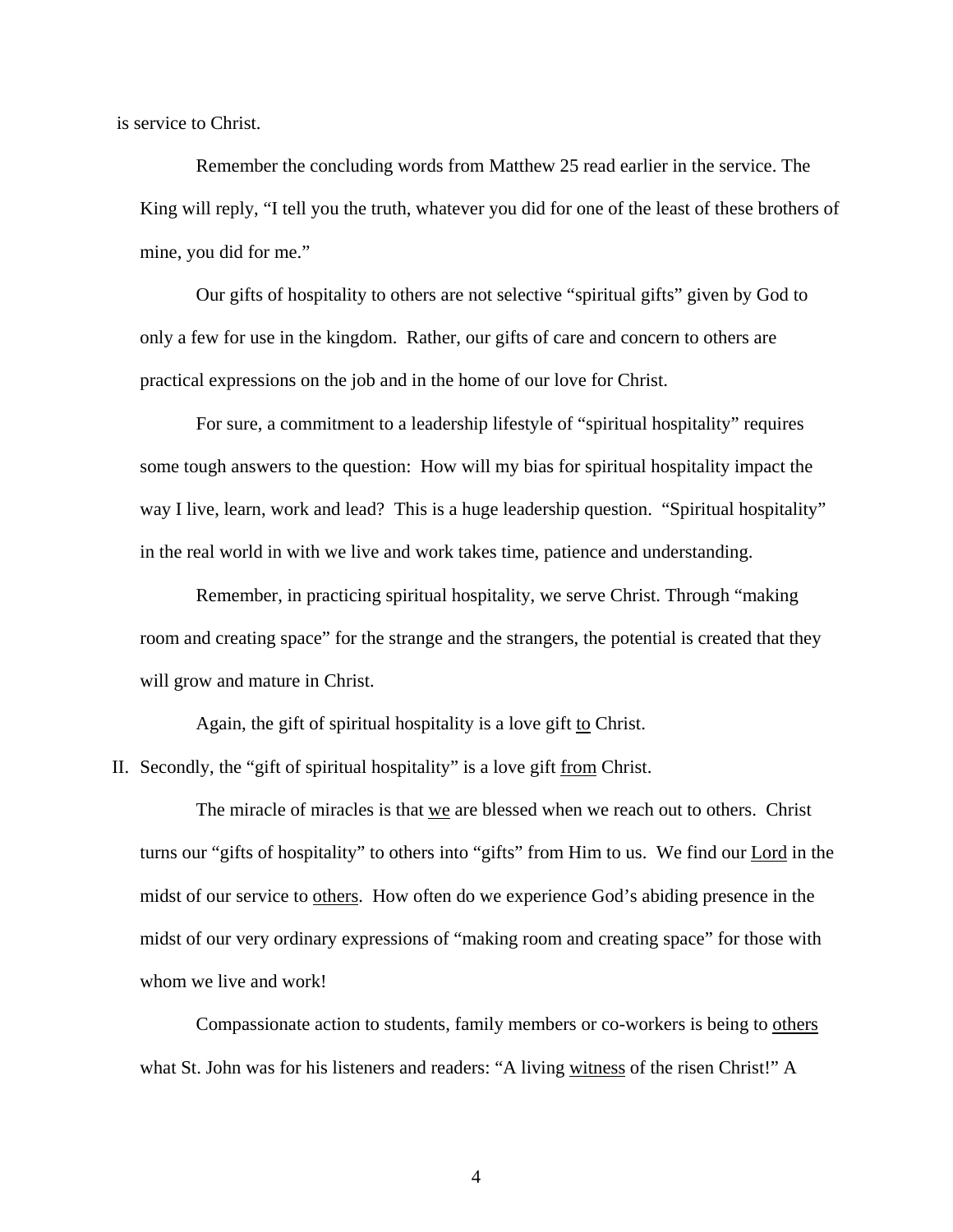blessing to others, perhaps. A "divine yes," for sure, to us! Something happens to us and in us as we reach out to others with gifts of hospitality. What a miracle of God's mercy! His grace flows *to* us and *through* us when we work, play and lead with "the mind of Christ!"

To embrace this conviction to lead by "making room and creating space" requires us to ask the question: "What will it mean for me to be a Christian leader as a public school teacher, business man or women, faculty member, spouse or parent?" When misunderstandings are frequent, expectations are intense, and rejection is obvious. Where the mature and the immature, the Christian and the non-Christian, the saint and the hypocrite may work or study along side each other. And we have the responsibility for leading them, teaching them, caring for them, listening to them, praying with them! There may also be friends in your lives - at home, on the job, or in your local church - who will question if you really have what it takes to be a leader, the kind of holy leader about which I have spoken in this service.

Are there risks? Yes! Hurts? Yes! Pain? Yes! Disappointment? Yes!

Yet, with this theology of holiness and passion for servant leadership come also God's blessing, anointing, presence and wisdom! God has a way of using our availability and our efforts toward others in ways we could never imagine. In the process, He blesses us in ways we never dreamed possible!

In leading with a bias toward people, not power, you and I increasingly communicate to others that we care deeply for them as we:

- 1. Honor *their* time.
- 2. Value *their* work.
- 3. Build *their* confidence.
- 4. Increase *their* competence.
- 5. Support *their* decisions.
- 6. Hear *their* words.
- 7. Network *their* ideas.
- 8. Affirm *their* dreams.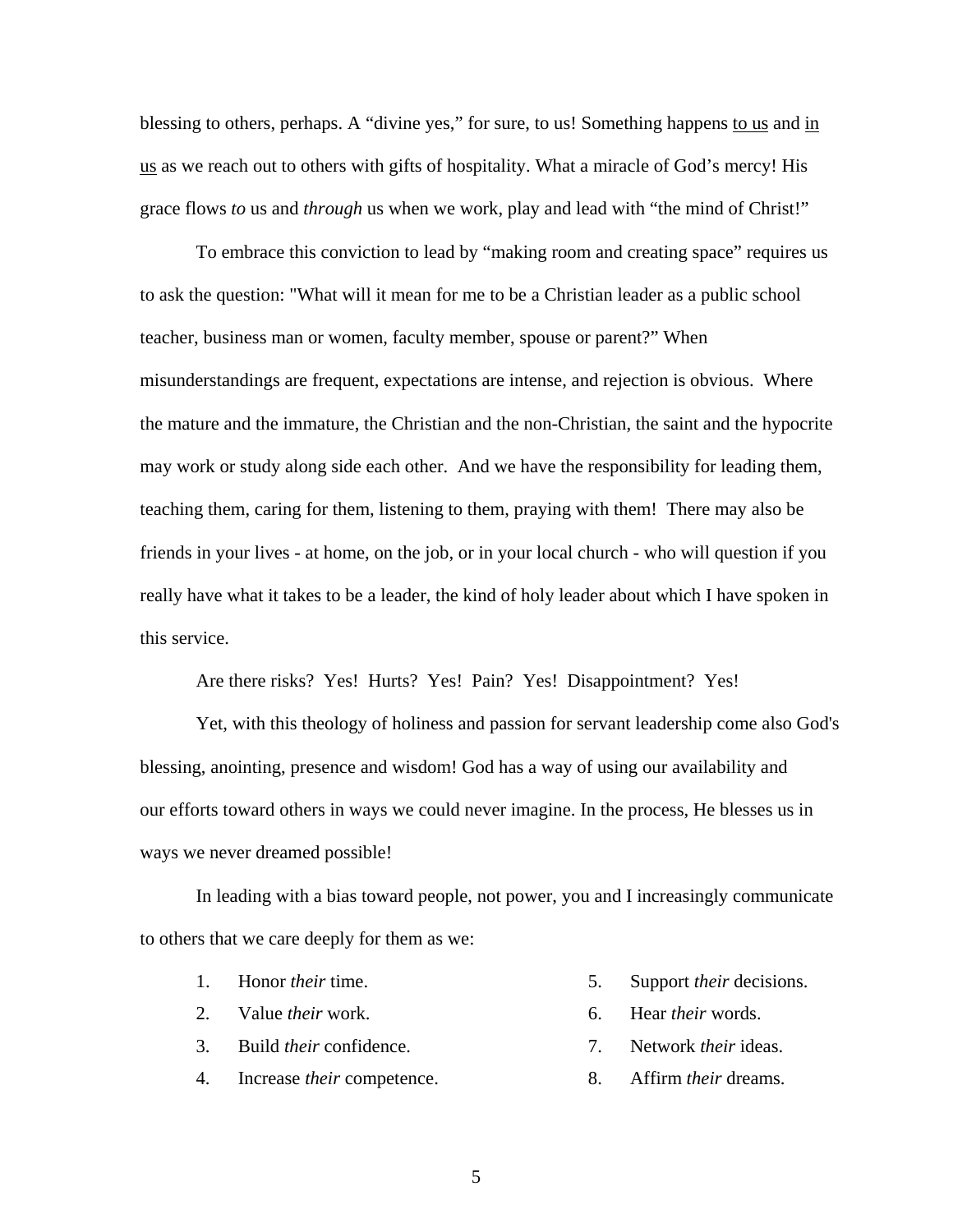9. Simplify *their* assignments. 10. Strengthen *their* faith.

The evidence of leadership is seen in the lives of the followers.

Jim Collins, in his book Good to Great, talks about the critical characteristics of leaders. He speaks of humility and fierce resolve as essential for Level 5 or top leaders.

For great *Christian* leaders, you will also find that they:

- 1. Speak Gracefully. They watch the words they speak.
- 2. Live Gratefully. They don't whine or cry, but are grateful.
- 3. Listen Intently. They seek first to understand.
- 4. Forgive Freely. They are proactive in extending forgiveness.
- 5. Lead Humbly. They harness the power of community life and make decisive decisions with much grace and deep humility.
- 6. Pray Earnestly. They believe that God can work in them to become the change they desire to see in others, and they
- 7. Care Deeply. They value people, not power.

In so leading, we are changed! Increasingly, *we* become the change, by God's grace, we desire to see in others. Others around us may or may not be impacted by what happens within us. But, what happens to us is transformative!

We grow. We change. We mature. And, in the process, we experience the peace of God which transcends understanding. In the process, we are "freed" from insisting on change within others.

Again, the gift of hospitality – this gift of "creating space and making room" for others, by grace alone, becomes a love gift from Christ to us. We grow and mature in our